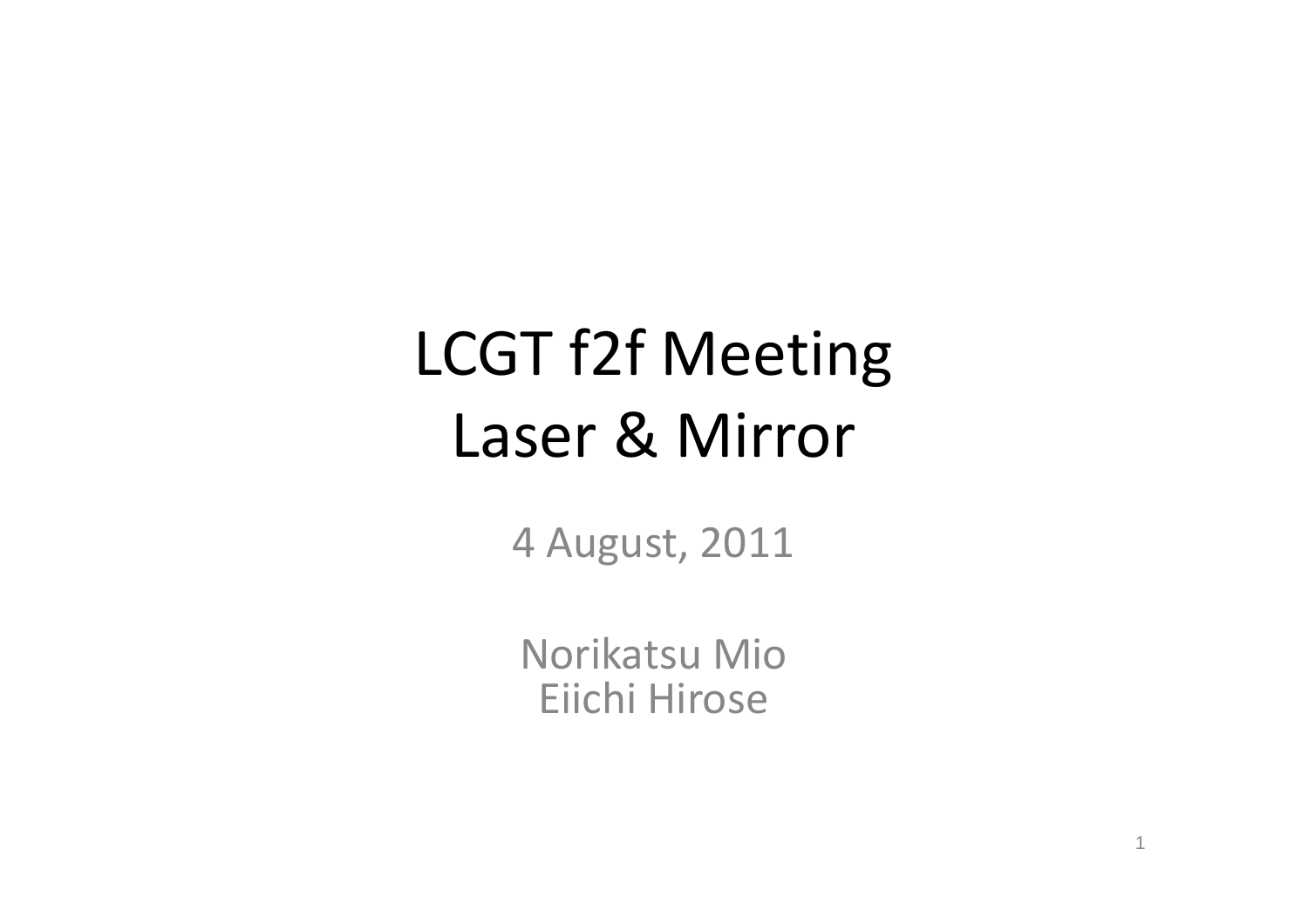#### Laser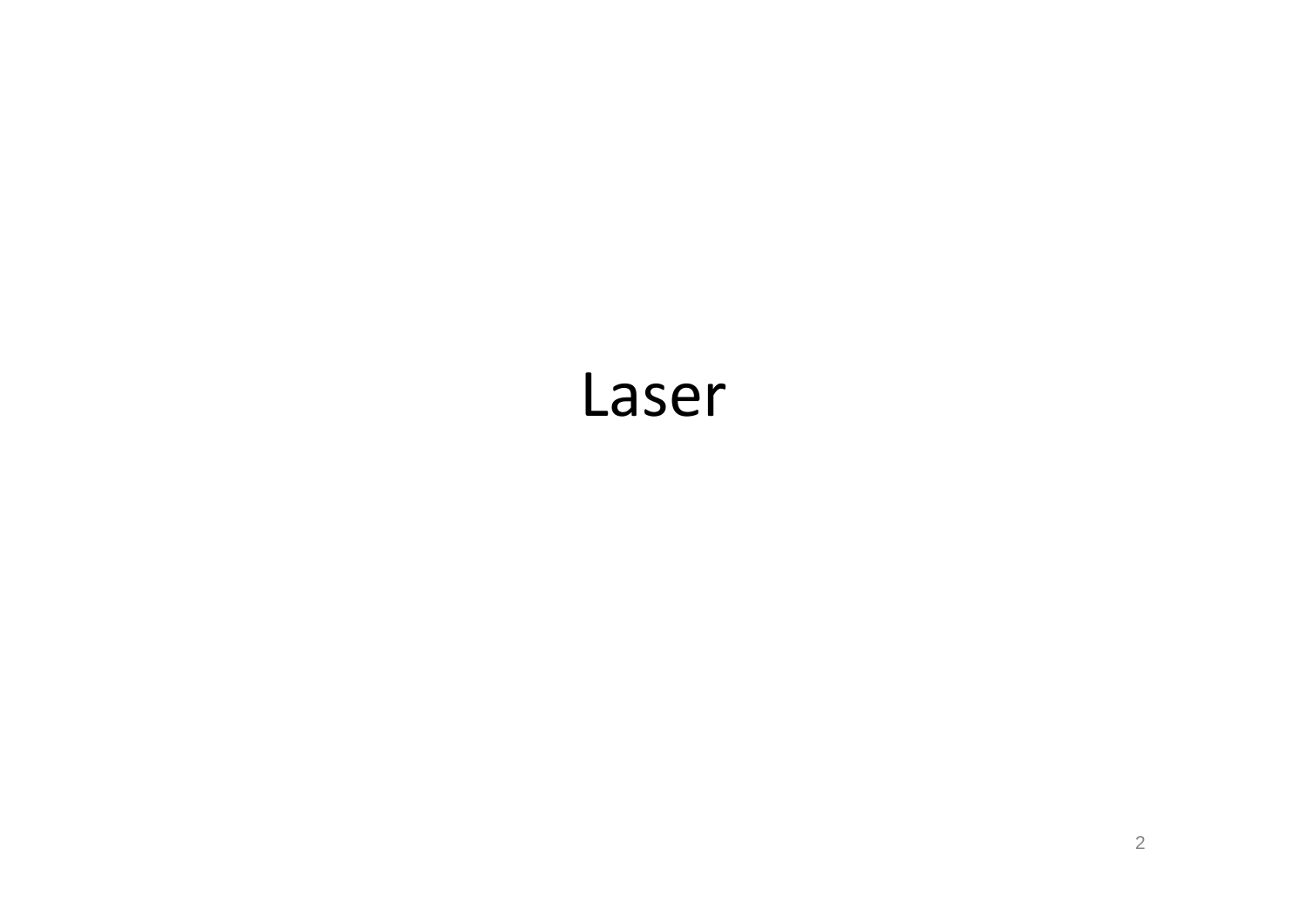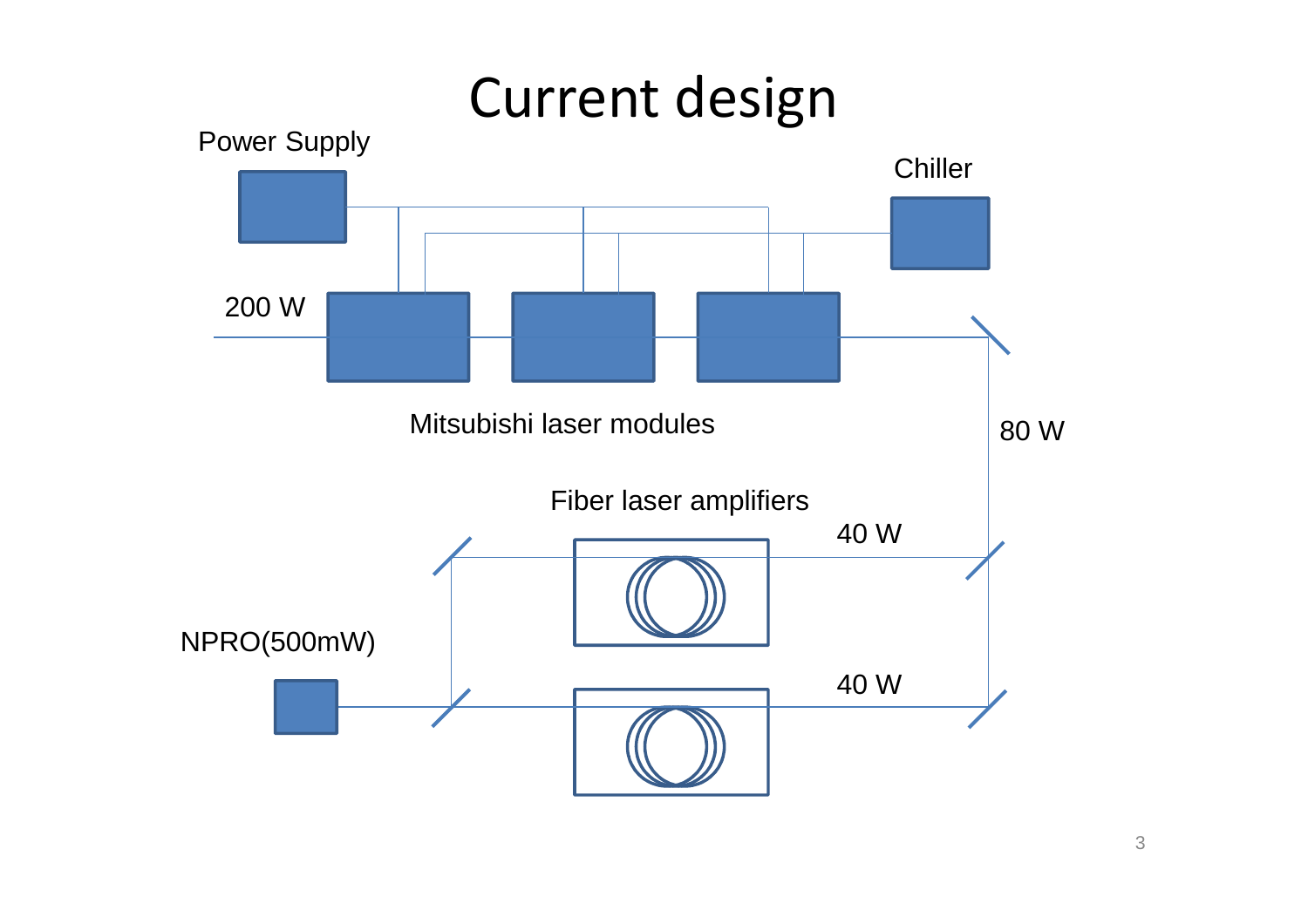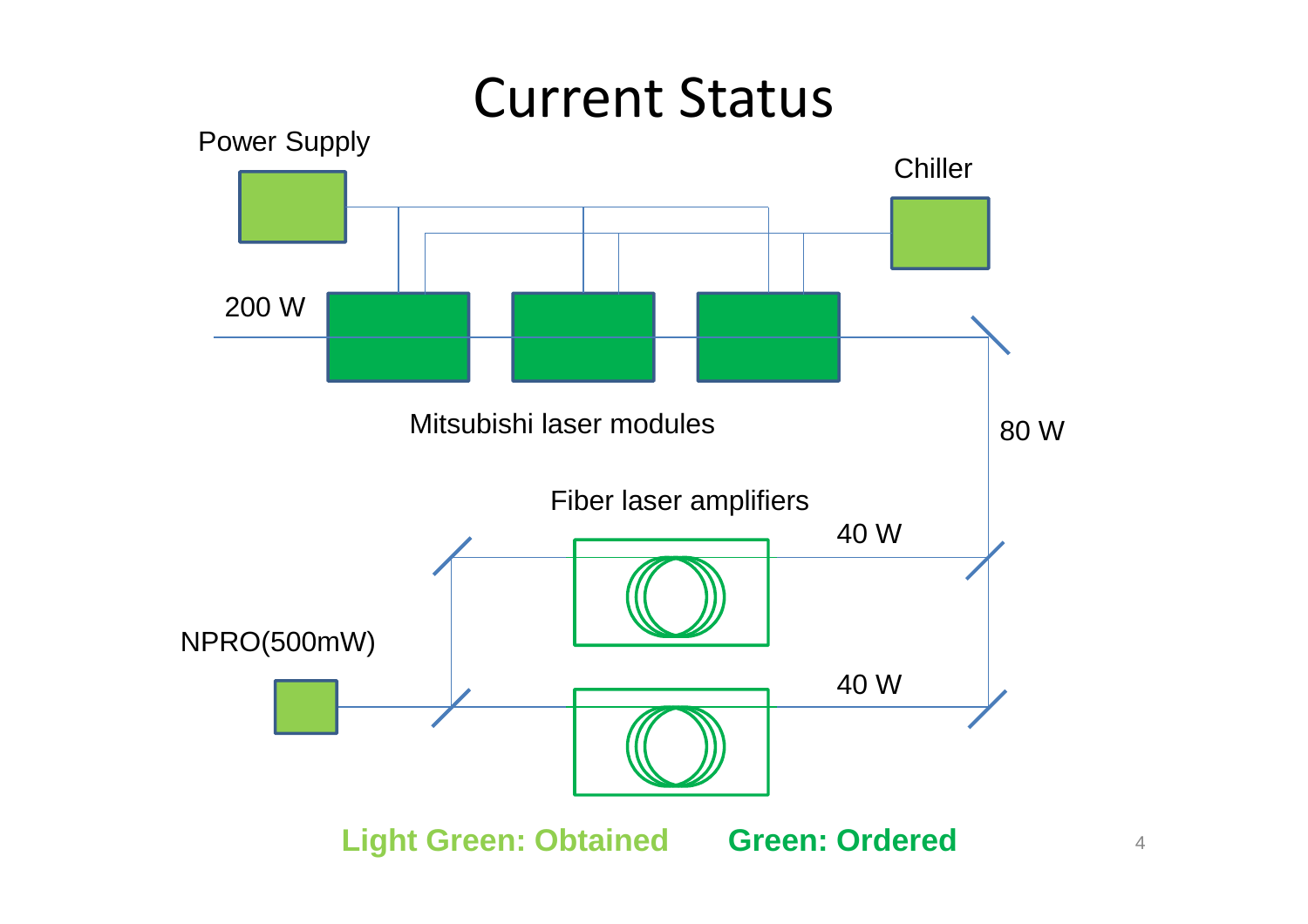#### Laser

- Most of the main elements will be obtained by the end of this FY.
- Discussion will start with a company that will assemble the laser system using Mitsubishi modules and fiber amplifiers, soon.
- The first laser will be hopefully completed at the end of FY 2012 (March, 2013).
- Green lasers used for "GREEN-LOCK" will be prepared at the end of this FY; a commercial laser (Innolight PROMETHEUS) is the candidate.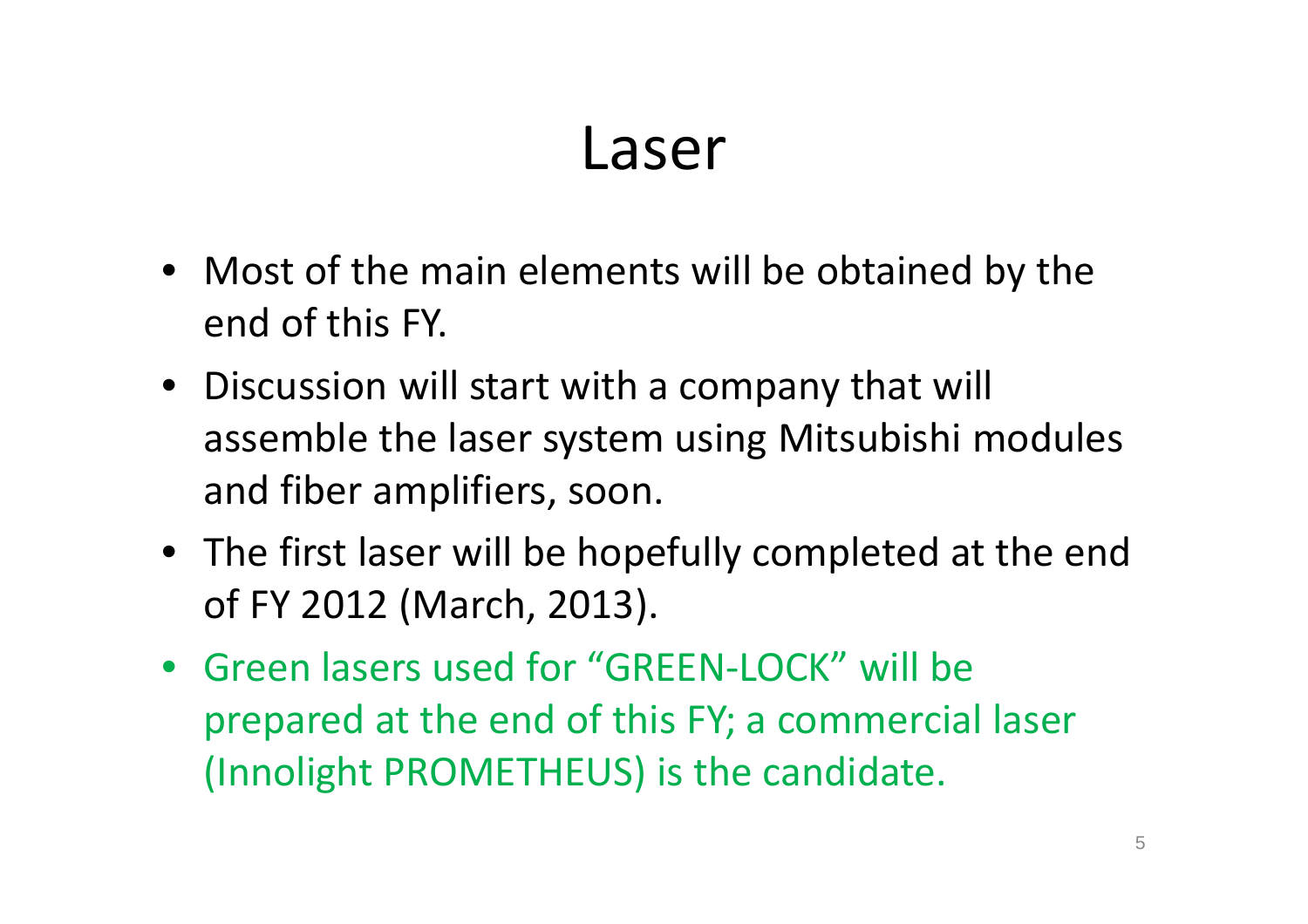### Items to be tested

- Performance of the fiber amplifier
	- 10-W one is OK but 40-W one has not been tested.
- Performance of the coherent addition system
	- The fringe contrast, phase stability and so on.
- Performance of the laser module when used as an amplifier.
	- Optimization of the beam profile for obtaining the best amplification performance.
	- Polarization stability, noise level should be tested.
- Fix the specifications for the control system (interfaces to a PC and other systems)
	- Discussion about the assembling with a company is necessary.
- The list has not been revised!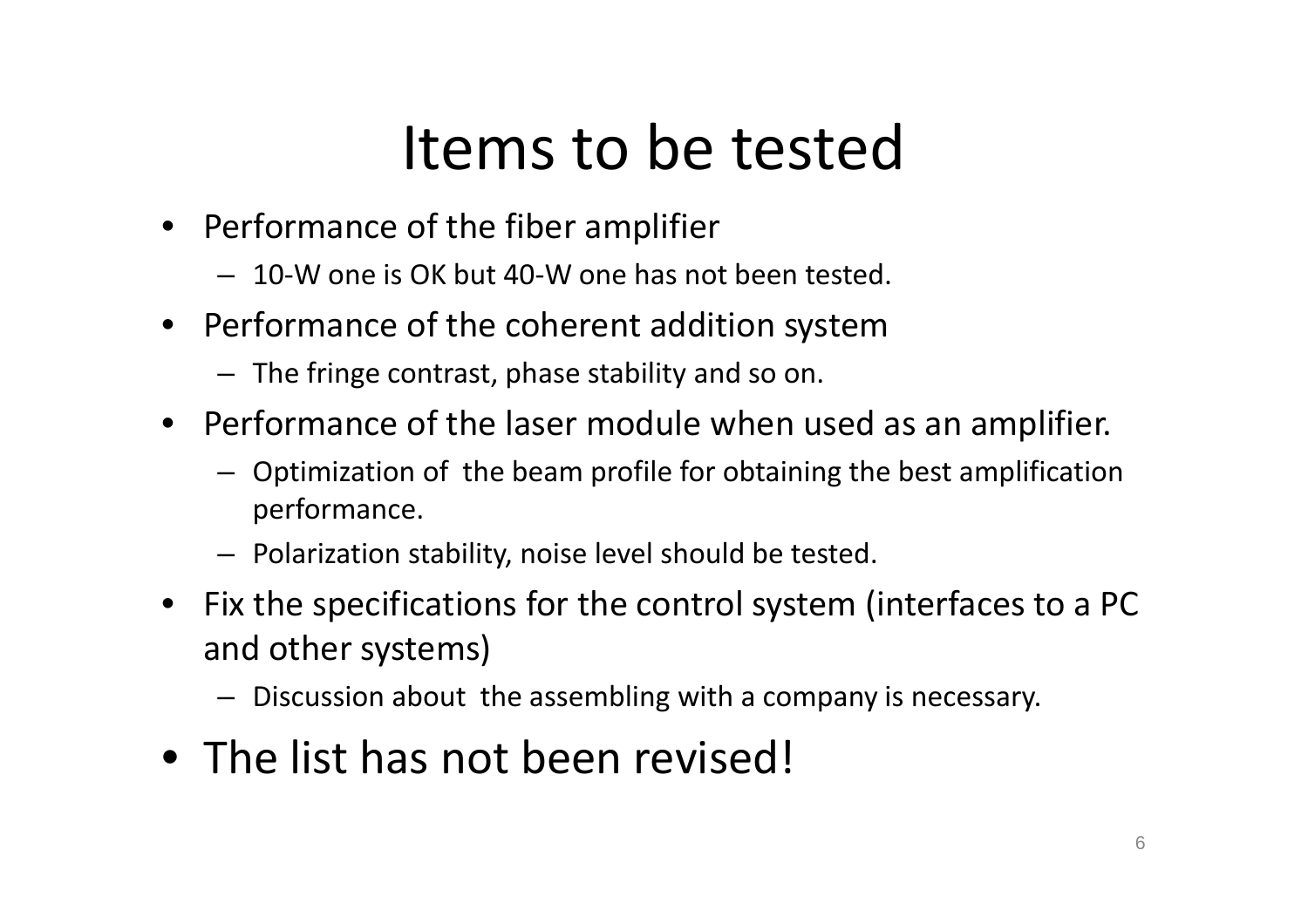## Mirror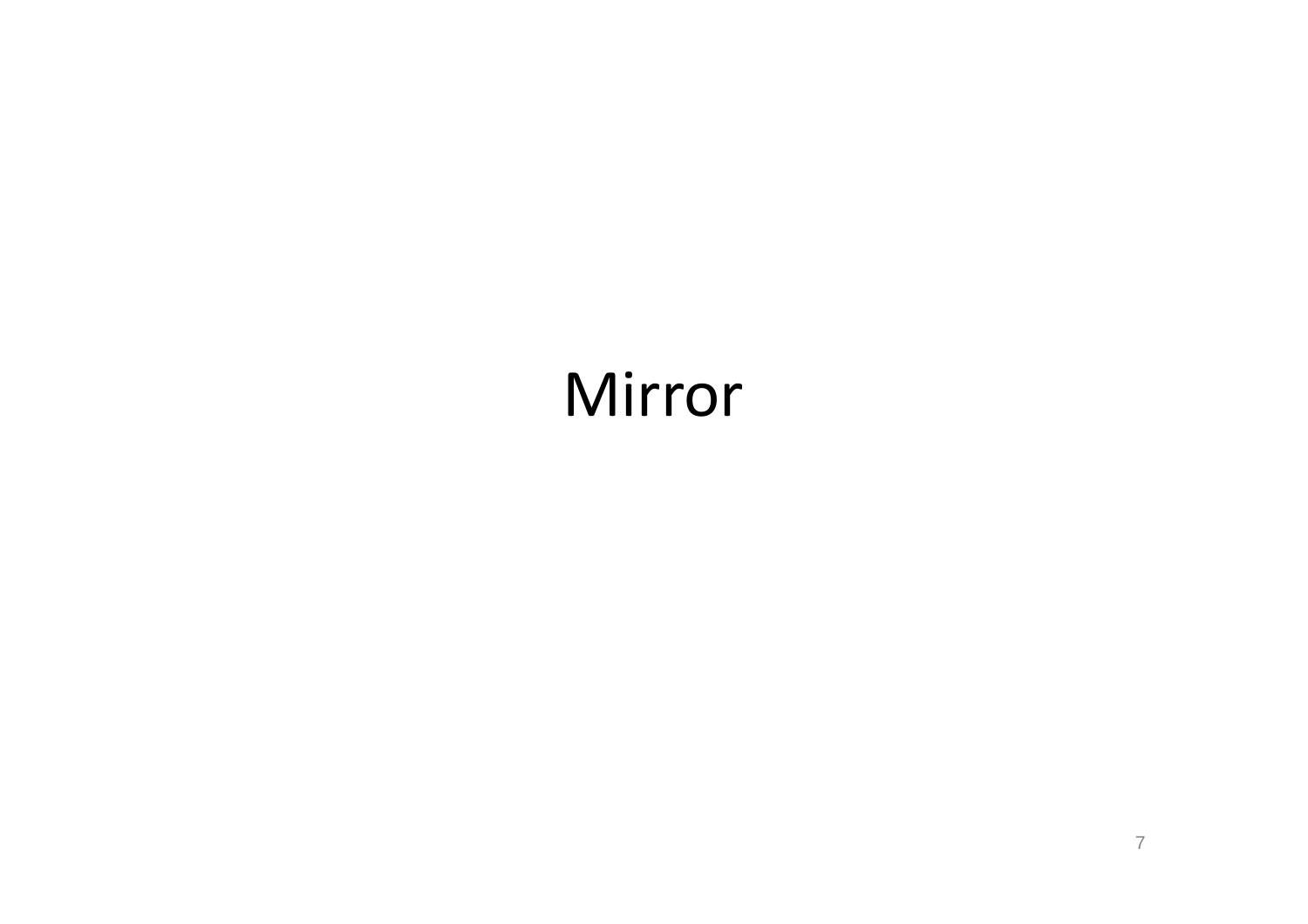## Mirror

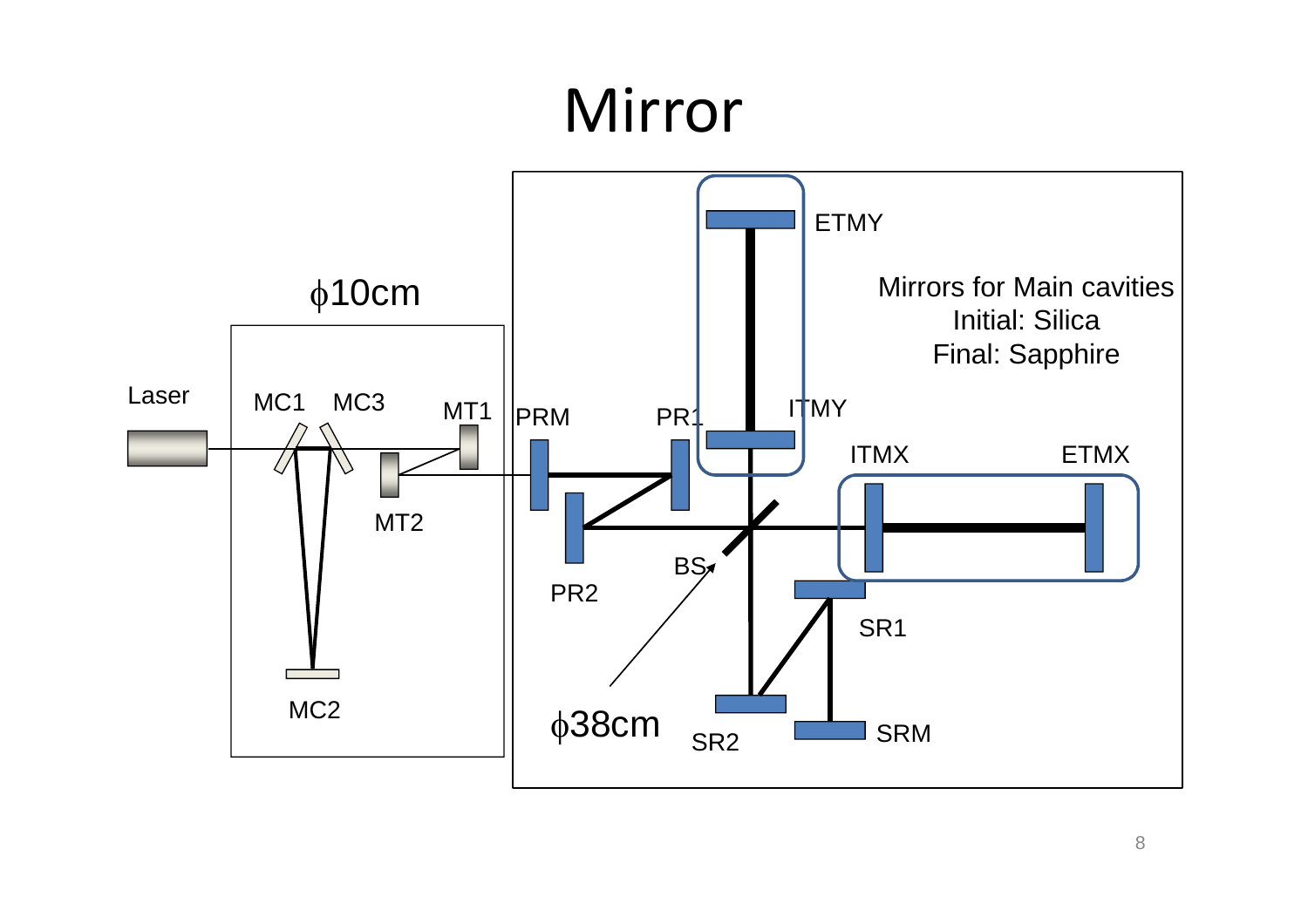# Mirror

- Substrates(Silica, Sapphire)
- BS
- MC mirrors
- Polish & Coating & Measurement
- iLIGO Mirrors => Hirose
- Mirror evaluation => Hirose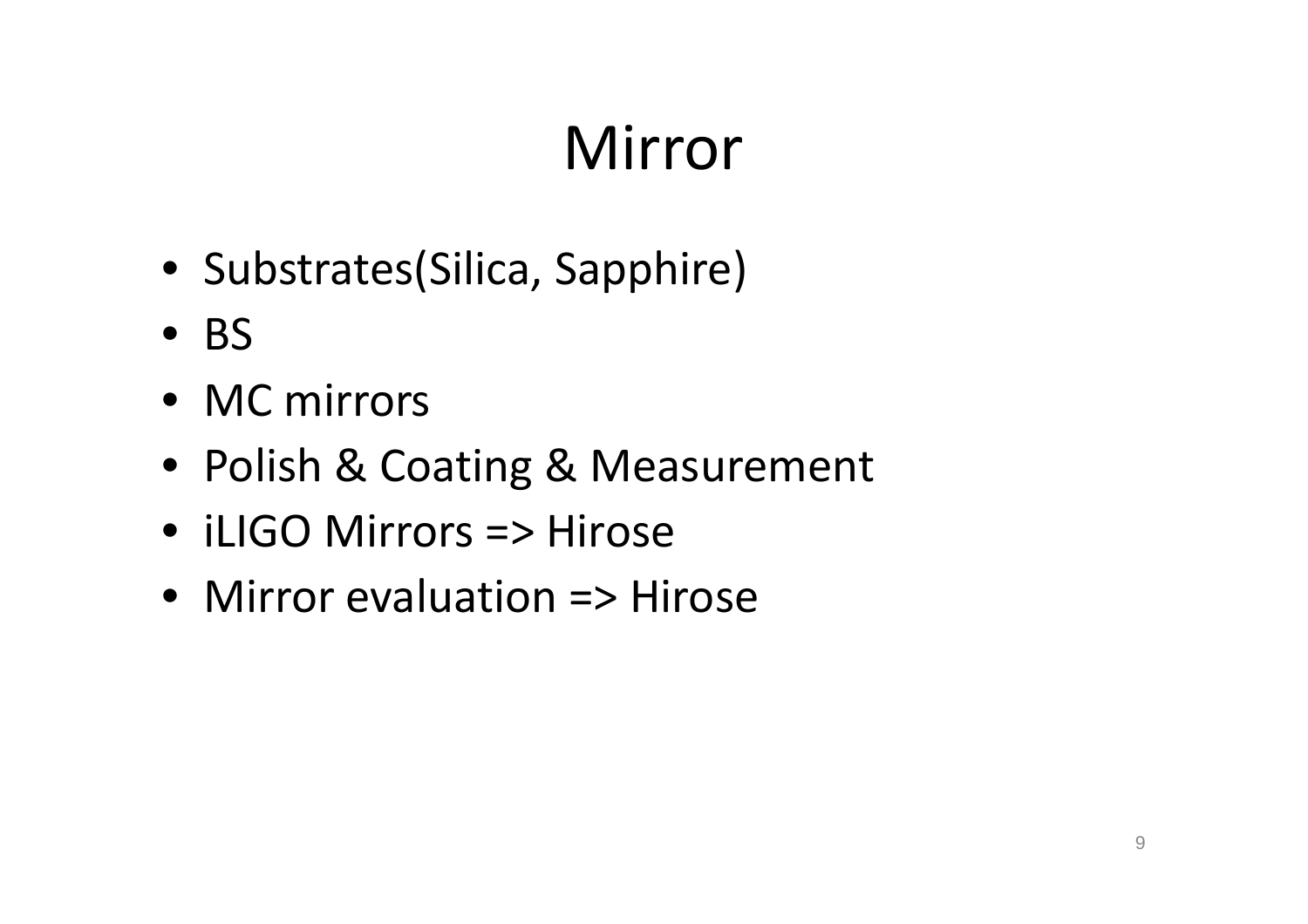## Substrate (Silica)

- AGC AQ and AQ2 will be used.
- BS ( $\phi$ 38cm x t12cm, AQ2): obtained!
- MC ( $\phi$ 10cm x t3cm, AQ2 and AQ): obtained!
- Delivery was delayed owing to the earthquake because the factory of AGC is located in Koriyama  $(\sqrt[3]{2}$ [山].
- New substrates for ITMs ( $\phi$ 25cm x t10cm, AQ2) have been ordered.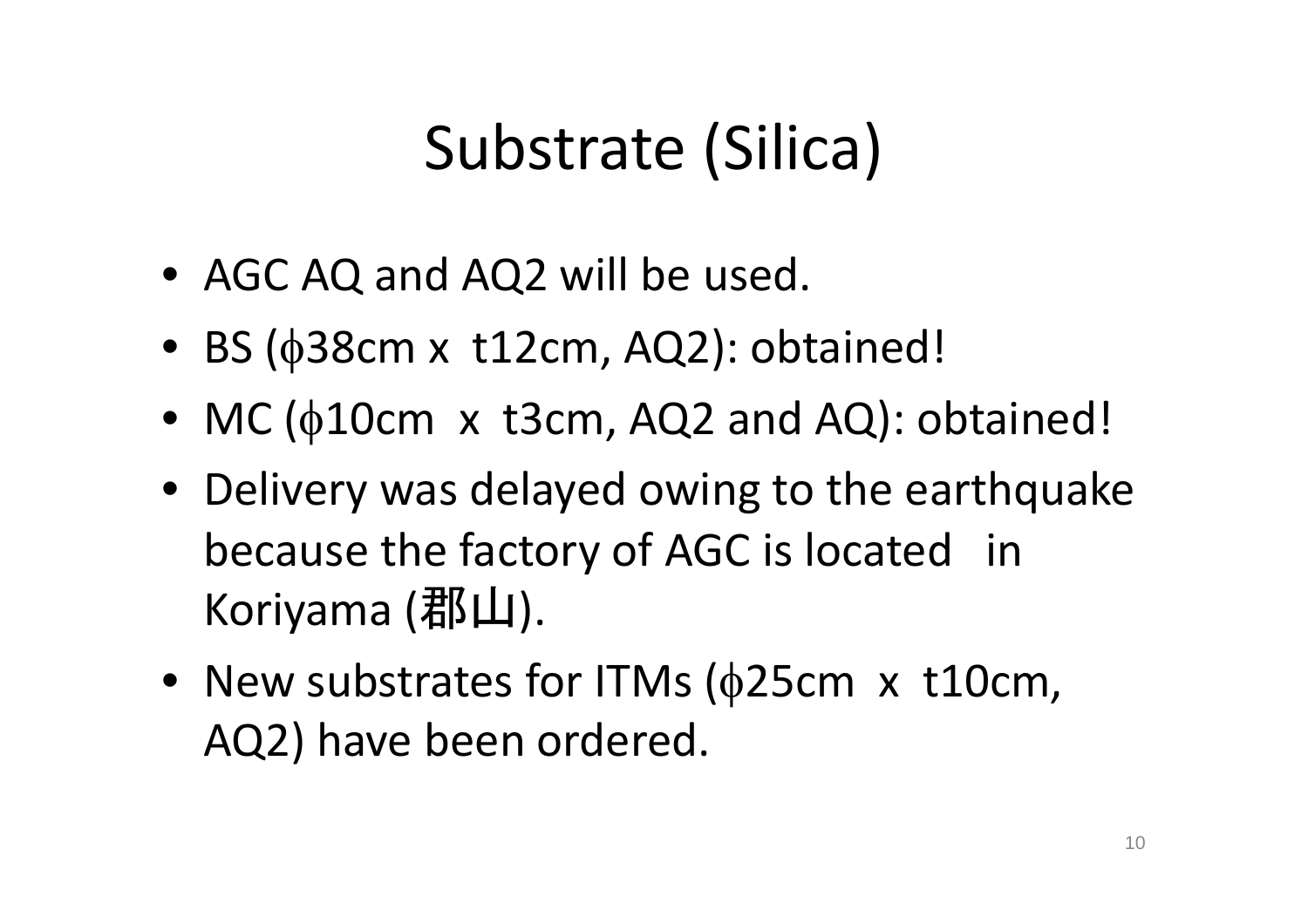# Substrate (Sapphire)

- A-axis crystal ( $\phi$ 25cm x t15cm) has been ordered.
- Max size of C-axis crystal is now  $\phi$ 22cm x t15cm; this size is limited by the height of the boules.

Response from CSI at the beginning of 2011

- Current Max size of
	- C-axis mirror:  $\phi$ 20cm x t15cm
	- A-Plane mirror:  $\phi$ 25cm x t15cm

"With time we feel can develop larger C-axis sapphire slabs to achieve your goal of 25cm x 15cm sapphire mirrors with our HEM growth process."

Absorption is still unclear; new small samples are being AR-coated. We need further days for obtaining the information (improved or not).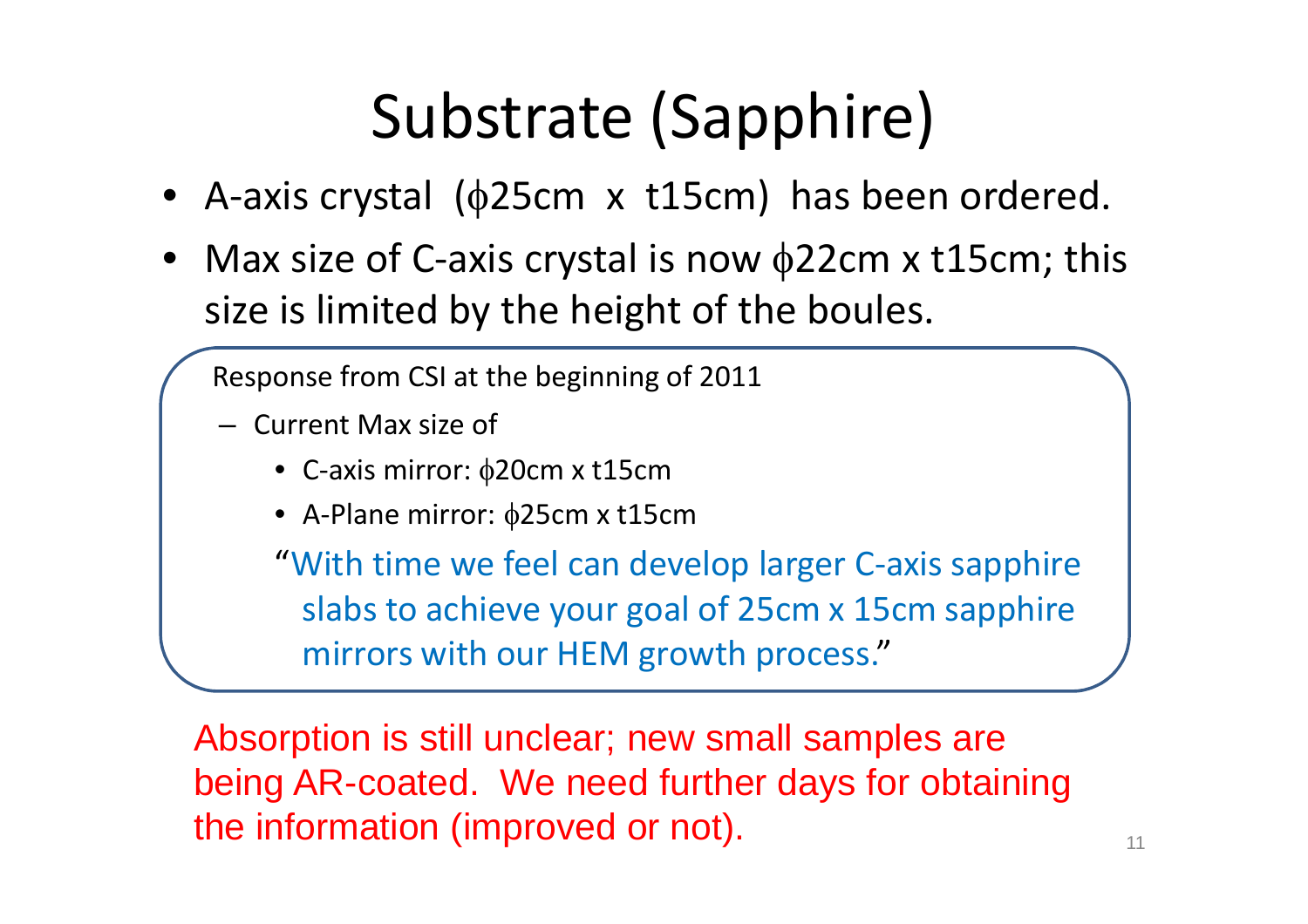## BS

- BS ( $\phi$ 38cm x t12cm, AQ2): obtained!
- Its fabrication (Polish and Coating) will be done by CSIRO in Australia; CSIRO can do it after January or February in 2012.
- We have not obtained the quotation.
- CSIRO asked whether the thickness of 12 cm is really needed; the thickness was determined to make the mass of BS 30 kg that is the same as the OLD sapphire mirror.
- To obtain large aperture, thinner is better.
- The thickness of BS should be changed to 8cm.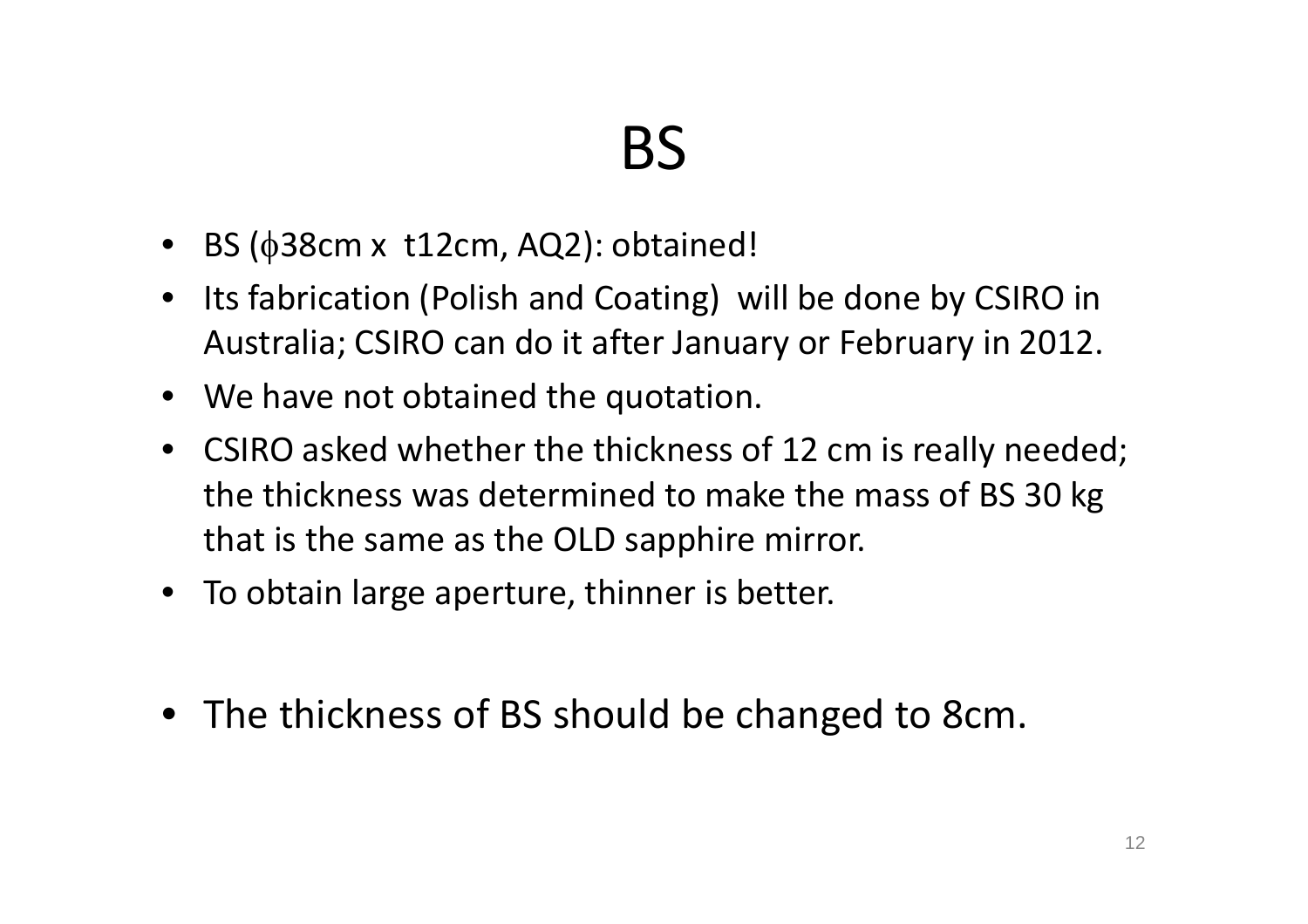#### MC Mirrors Spec Sheet

| input & output mirror |                         |                    |                |                         |                 |
|-----------------------|-------------------------|--------------------|----------------|-------------------------|-----------------|
|                       | Number                  | $\overline{2}$     |                |                         | 100             |
|                       | Material                |                    | Silica         | AGC AQ2                 |                 |
|                       | <b>Diameter</b>         | 100 mm             |                |                         |                 |
|                       | Thickness               |                    | $30$ mm        |                         |                 |
| S1(HR)                |                         |                    |                |                         |                 |
|                       | Curvature Radius        | Flat               |                |                         |                 |
|                       | Wedge                   | None               |                |                         |                 |
|                       | Surface figure          | $\lambda/20$       |                |                         |                 |
|                       | Clear Aperture          | $90\frac{8}{6}$    |                |                         |                 |
|                       | <b>SurfaceRoughness</b> | $0.5$ nm           |                | Central part within 3cm |                 |
| S2(AR)                |                         |                    |                |                         |                 |
|                       | Curvature Radius        | flat               |                |                         | S <sub>1</sub>  |
|                       | Wedge                   |                    | $2.5$ deg      |                         | 30              |
|                       | Tolerance of Wedge      | $±0.1$ deg         |                |                         | $2.5$ deg       |
|                       | Surface figure          | $\lambda/20$       |                |                         | S <sub>2</sub>  |
|                       | Clear Aperture          | $90\frac{8}{6}$    |                |                         |                 |
|                       |                         |                    |                |                         |                 |
|                       |                         |                    |                |                         |                 |
| end mirror            |                         |                    |                |                         |                 |
|                       | Number                  | 1                  |                |                         | 100             |
|                       | Material                |                    | Silica         | AGC AQ                  |                 |
|                       | <b>Diameter</b>         | 100                | mm             |                         |                 |
|                       | Thickness               | 30                 | m <sub>m</sub> |                         |                 |
| S1(HR)                |                         |                    |                |                         |                 |
|                       | Curvature Radius        | 40.0 $\rm{m}$      |                |                         |                 |
|                       | Tolerance of CR         | $\pm$ 0.2 $\rm{m}$ |                |                         |                 |
|                       | Surface figure          | $\lambda/20$       |                |                         |                 |
|                       | Clear Aperture          | 90 $\frac{1}{6}$   |                |                         |                 |
|                       | SurfaceRoughness        | $0.5$ nm           |                | Central part within 3cm |                 |
| S2(AR)                |                         |                    |                |                         |                 |
|                       | Curvature Radius        | flat               |                |                         | S <sub>1</sub>  |
|                       | Wedge                   |                    | $2.5$ deg      |                         | $R = 40m$<br>30 |
|                       | Tolerance of Wedge      | $\pm 0.1$ deg      |                |                         | $2.5$ deg       |
|                       | Surface figure          | $\lambda/20$       |                |                         | S <sub>2</sub>  |
|                       | Clear Aperture          | $90\frac{8}{6}$    |                |                         |                 |
|                       |                         |                    |                |                         |                 |

Specifications of MC mirrors have been fixed by Telada-san.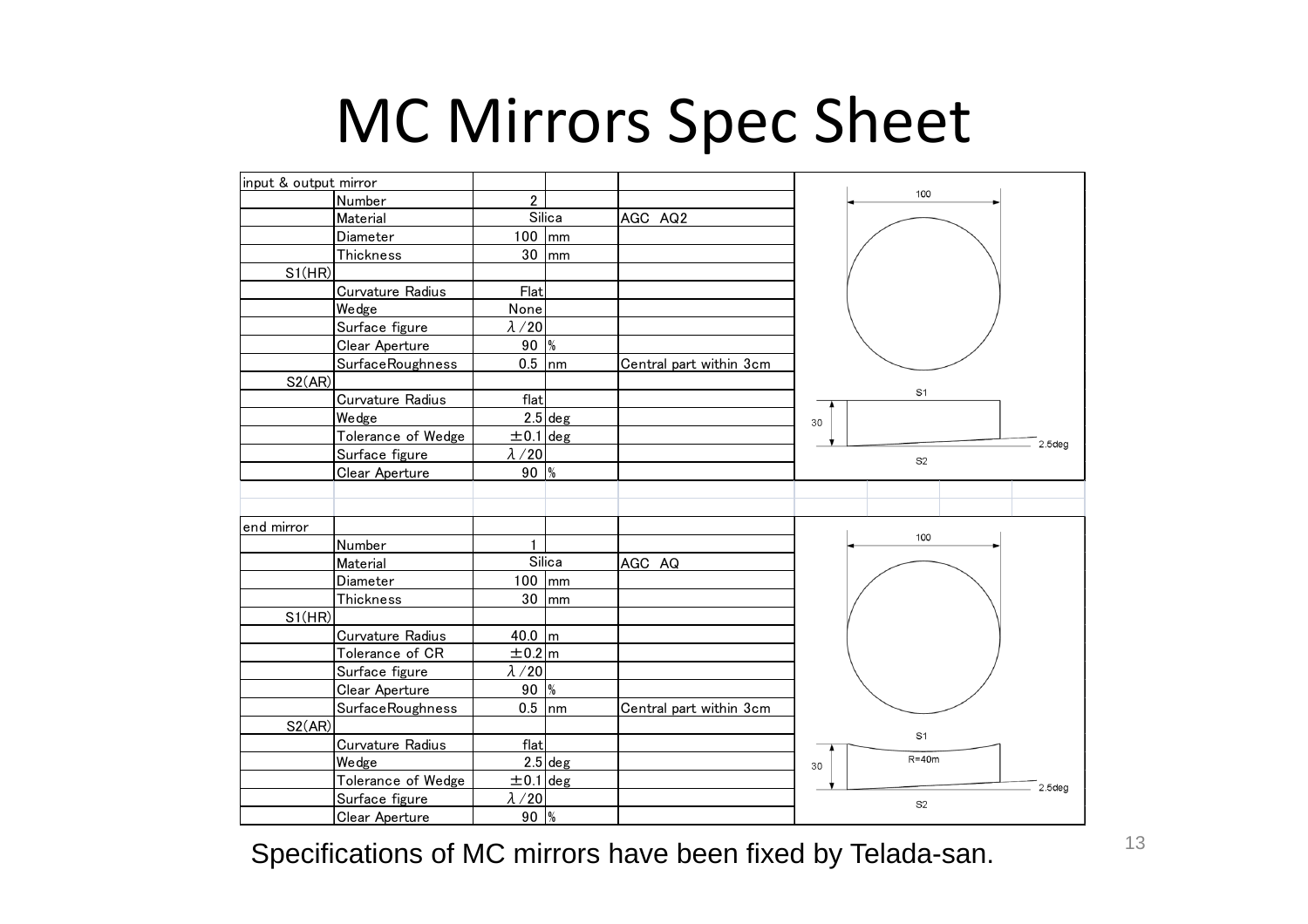## MC mirror

- We have asked to make the quotation to a few companies.
- "R=40m  $+/-$  0.2m" is one problem; to determine the absolute value of R is not so easy.
- Same problem may appear when PR3 will be fabricated. => Special care is necessary.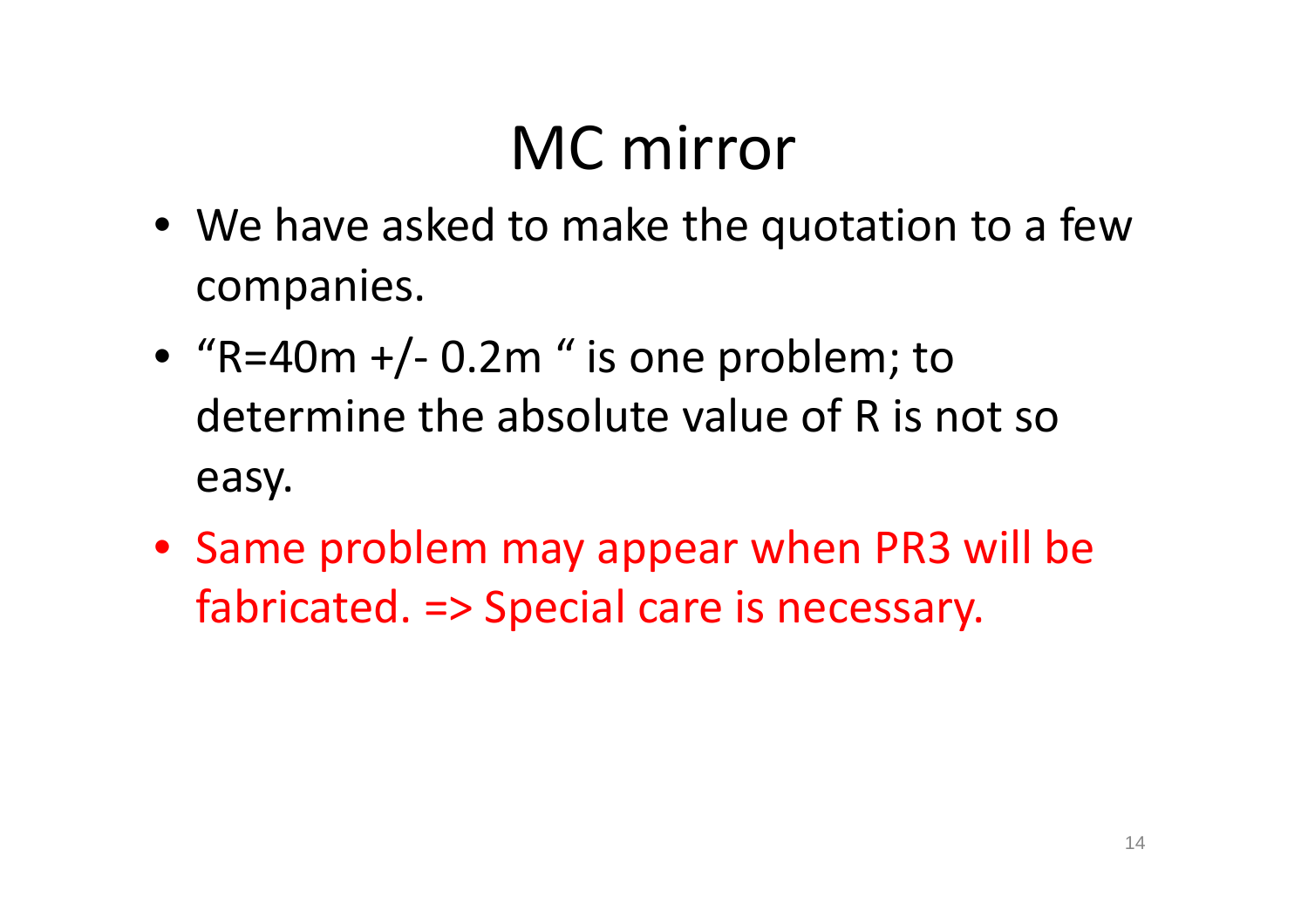## Polish & Coating & Measurement

- Discussion with members of AIST-NMIJ has started; a mirror used in LISM (R=30 m) will be sent to NMIJ to evaluate the absolute of its curvature radius.
- Memorandum for the collaboration about the polishing with Riken group has fixed.
- Test facilities for optical absorption and optical scattering are being developed.
- We are still looking for the facilities for polishing and coating.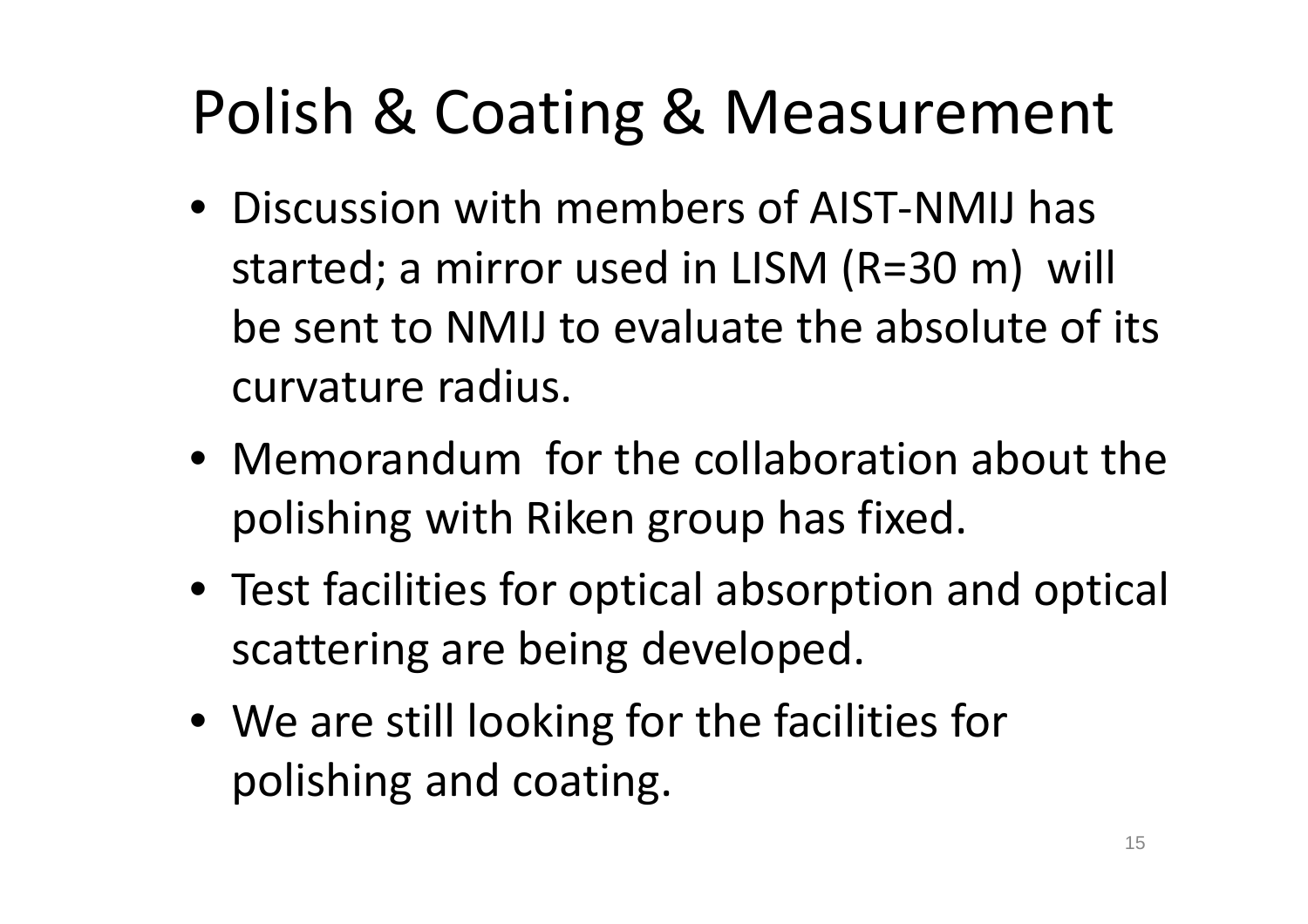### By Hirose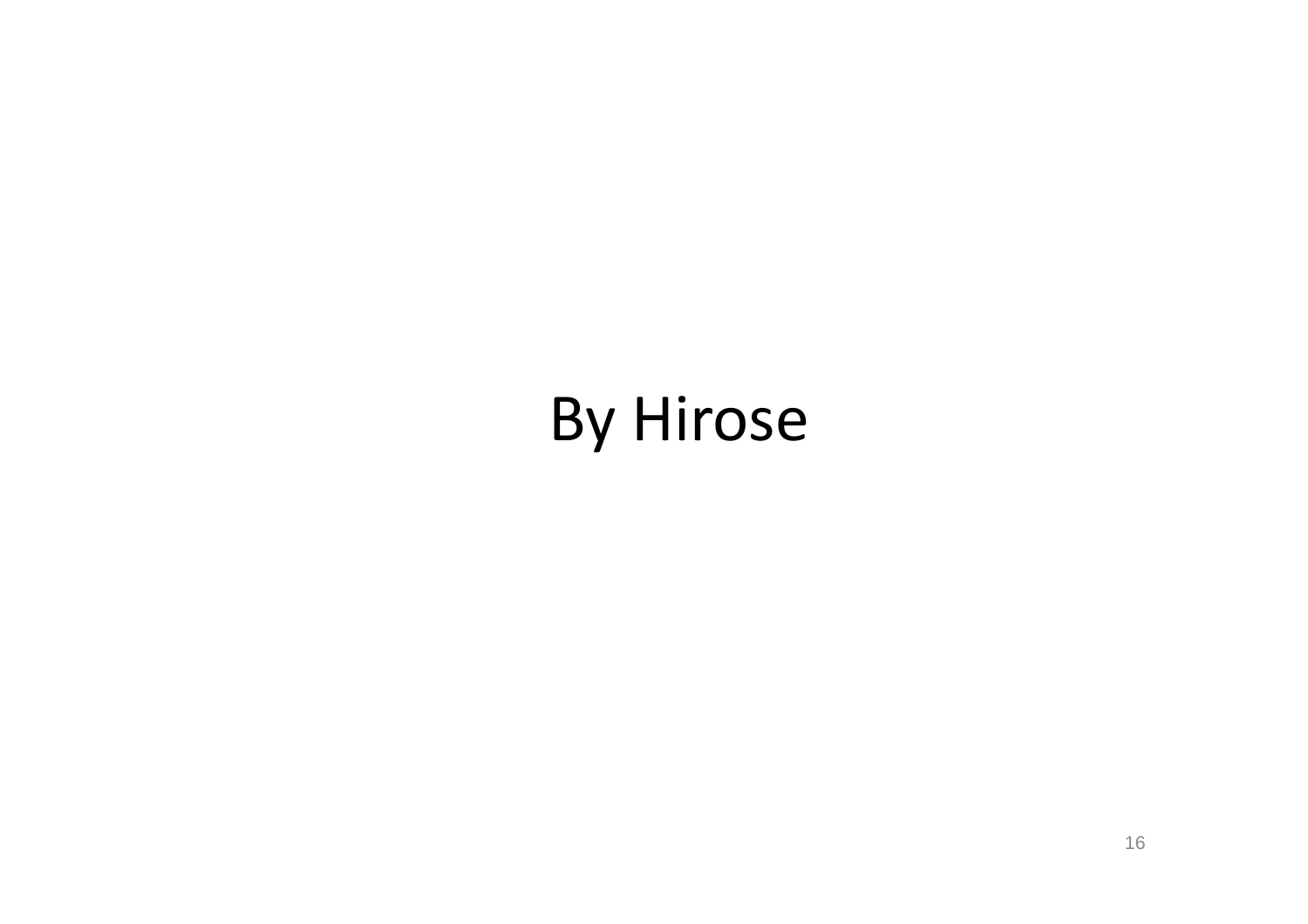# Importing LIGO mirrors

1. Very first BRT is about to leave Hanford site, and two more will be shipped.

**Thanks to Terry Santini and Keita Kawabe at LHO!**

2. As for large optics (ITM, ETM, etc), we requested 11 mirrors, and are waiting for their response.

*Quote: David Shoemaker's email on July 22*

*"Eiichi, thanks; Gari and I will work through this and get back to you soon. David"*